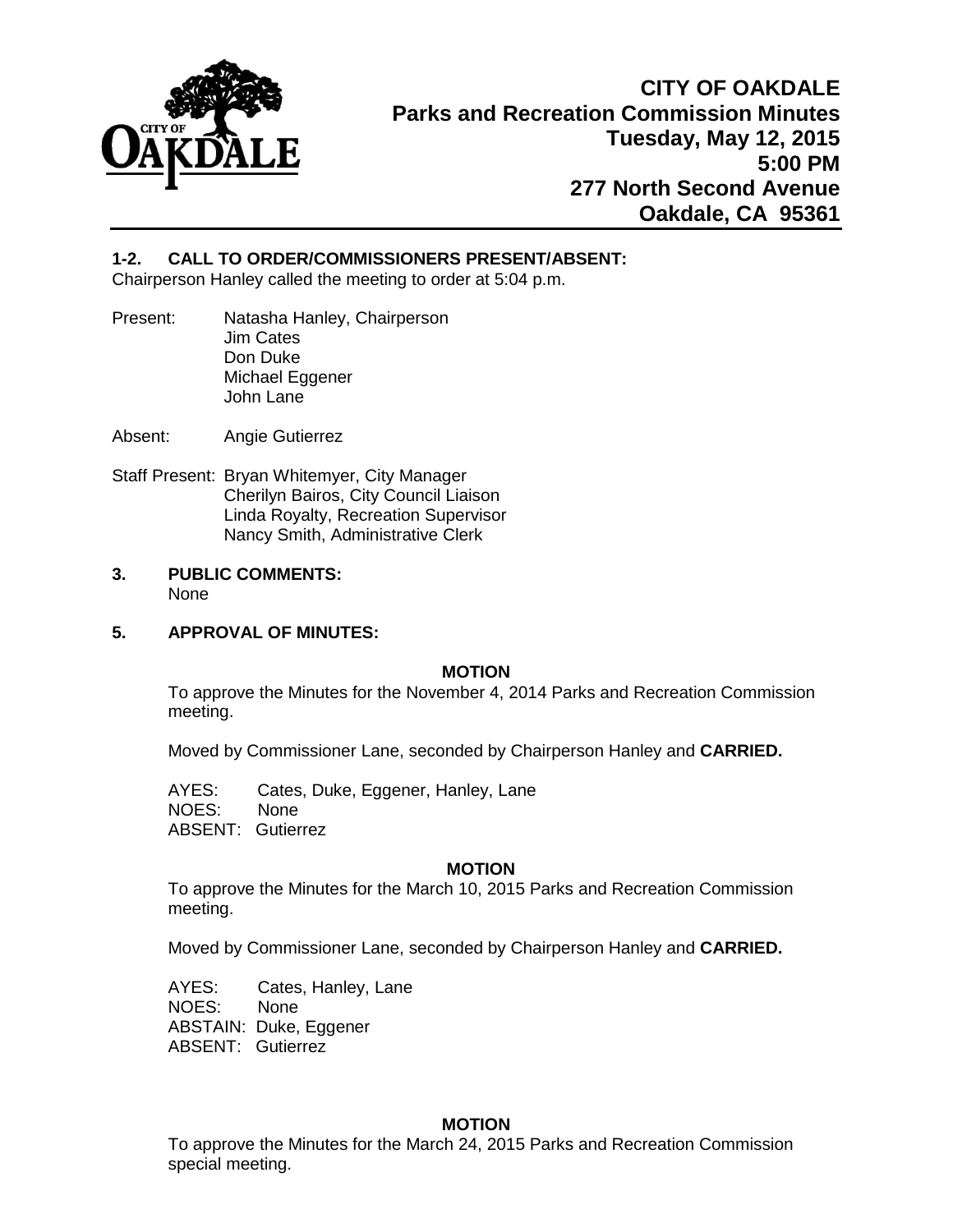Moved by Chairperson Hanley, seconded Commissioner Lane by and **CARRIED.** 

AYES: Duke, Hanley, Lane NOES: None ABSTAIN: Cates, Eggener ABSENT: Gutierrez

# **6. PARKS AND RECREATION COMMISSION SCHEDULED MATTERS:**

## **A. Old Business**

#### 1. Dorada Park Play Structure Update

Bryan Whitemyer reported that the City Council approved to contract with Leathers Associates to move forward with the project and design. Mr. Whitemyer distributed Leathers' Planning Guide and Materials List for the project. The Dorada Park Play Structure Rehabilitation Committee has been formed. The Sunshine Rotary will handle all fund collected for the project. The next committee meeting is scheduled for May 21<sup>st</sup>. Construction is scheduled for October.

## 2. South Yosemite Community Park/Skate Park Update

Lourdes Barrigan reported that the grading of the park location has been completed. The schedule for park construction is 1) PG&E to start utilities work in June and will take 60-90 days. 2) Street improvements. Construction is expected to begin in Spring 2016.

#### 3. Valley View River Access Trail Update

 Lourdes Barrigan reported that the Groundbreaking Ceremony will be on May 18, 2015. The park logo will be awarded at the groundbreaking. It was reported later in the meeting that Zane Newbaum (entry #12) was the unanimous winner of the park logo. Duca Construction was awarded the construction contract.

#### 4, Smoke Free Parks Recommendation Update

 Bryan Whitemyer reported that there was no update to present at this time. He Is working on coordinating with City Council to present the recommendation at an upcoming Council meeting. There is no set timeline for the presentation to City Council and the City may not be able to meet the grant expiration date. At this time the City does not have the resources for this project. The project is not high priority at this time. The City Budget is high priority for the next several weeks. John Lane reported that after the poll conducted, Burchell Hill residents did not unanimously feel that the Smoke Free Parks ordinance was necessary.

# **B. New Business**

1. Election of Officers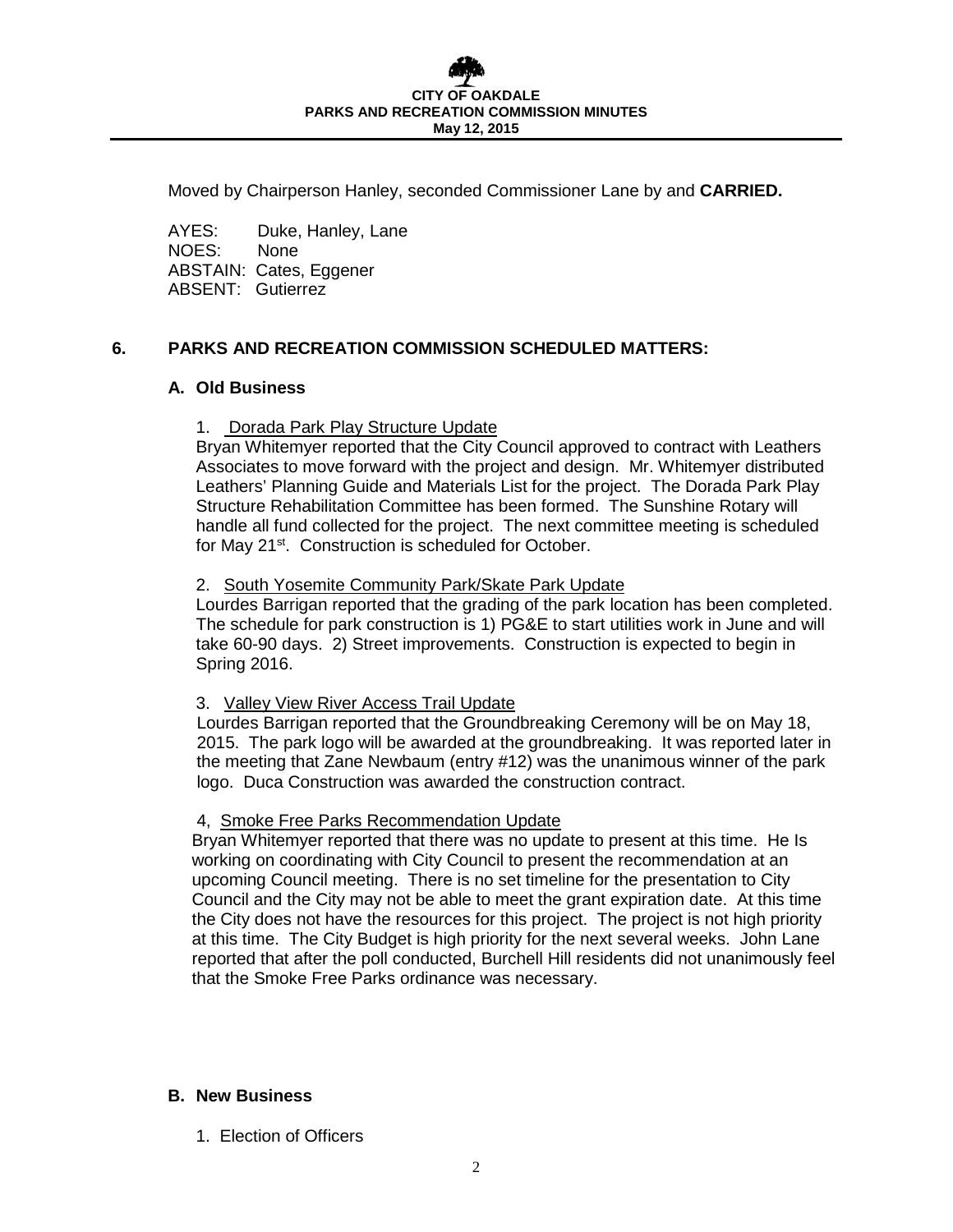# **CITY OF PARKS AND RECREATION COMMISSION MINUTES May 12, 2015**

# **MOTION**

To elect Mike Eggener as Chairperson of the City of Oakdale Parks and Recreation Commission.

Moved by Chairperson Hanley, seconded Commissioner Cates by and **CARRIED.** 

AYES: Cates, Duke, Hanley, Eggener, Lane<br>NOES: None NOES<sup>.</sup> ABSTAIN: None ABSENT: Gutierrez

#### **MOTION**

To elect John Lane as Vice-Chairperson of the City of Oakdale Parks and Recreation Commission.

Moved by Chairperson Hanley, seconded Commissioner Cates by and **CARRIED.** 

AYES: Cates, Duke, Hanley, Eggener, Lane NOES: None ABSTAIN: None ABSENT: Gutierrez

2. Select winner of Valley View logo design contest

The Commission thanked Oakdale High School and teacher, Tim Matthew, for their entries. Logo #12, submitted by Zane Newbuam, was selected the winner of the Valley View logo contest by a unanimous vote.

# **7. RECREATION UPDATE:**

Linda Royalty reported the following: World Events Sports is offering Youth Basketball in July and Youth Flag Football in September; the pool opens on May  $30<sup>th</sup>$  and 18 lifeguards have been hired; Spring Fest was very well attended. Senior Center newsletters and pool fliers were distributed to the Commissioners.

## **8. PARKS UPDATE:**

Bryan Whitemyer reported, due to water conservation, City parks will not be watered as often and will looked stressed. The grass will turn brown, but won't die. The water retention basins will be watered even less than the parks. He noted that Oakdale is the only city in the area that was able to reduce water usage by 39%. He also reported that heavy water users will be contacted.

#### **9. COMMISSIONERS COMMENTS:**

Commission Eggener expressed his concerns regarding the Valley View River Access Trail maintenance costs. He moved to Burchell Hill because it was secluded and he wants to make sure the project doesn't affect the residents nearby. Commissioner Cates commented that it is up to the homeowners be informed about the project. Commissioner Lane commented that he purchased his home in Burchell Hill because of the plans for the River Access Trail. Chairperson Hanley encouraged the Commission to be involved in the Dorada Park project and get people involved. Commissioner Eggener commented on Lourdes Barrigan's retirement and thanked her for her service